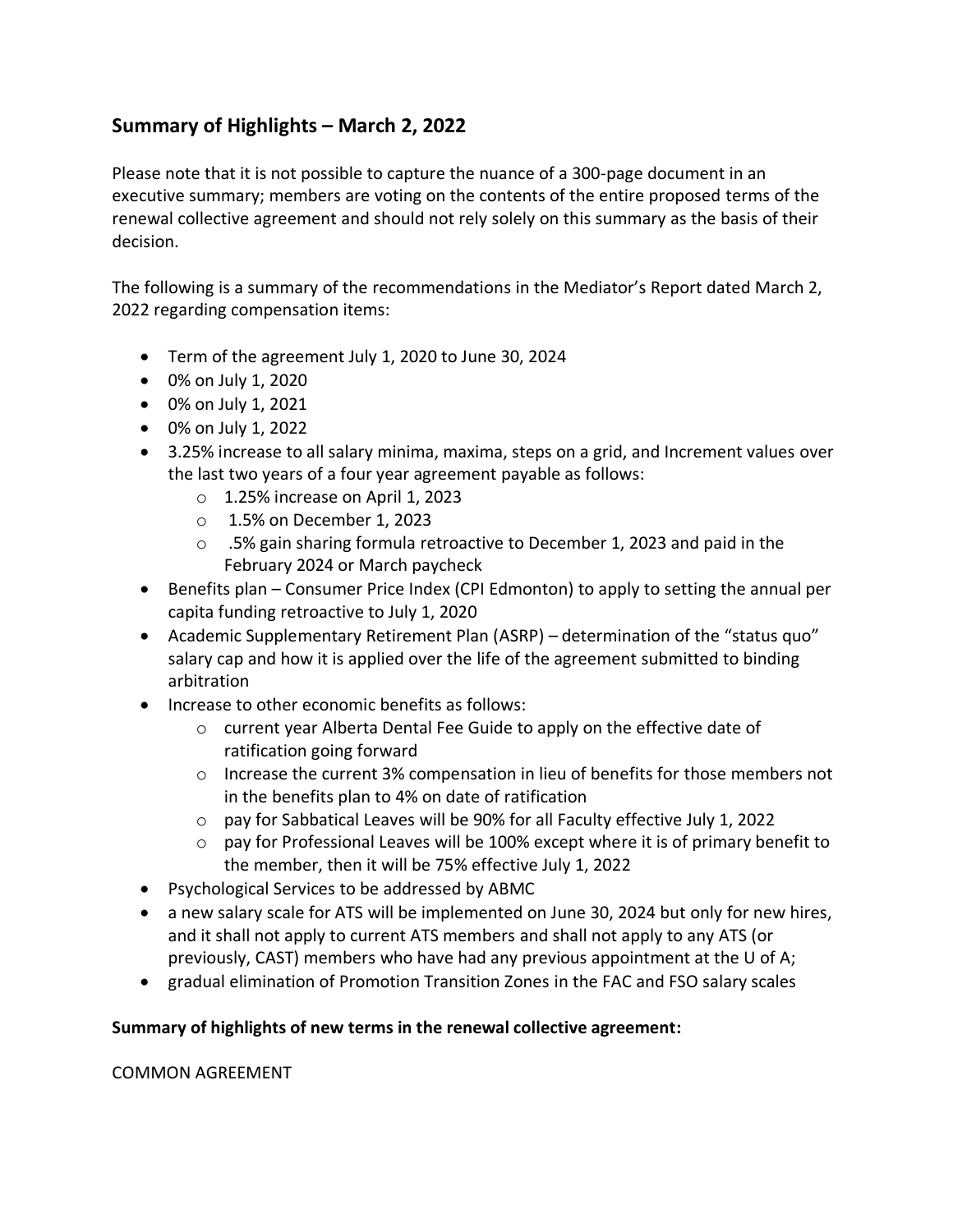- definition of an Increment means 1.0 merit award (100% of the negotiated applicable dollar value)
- improved language regarding disclosure to the AASUA
- severance payment for probationary appointments are an all-in maximum of 12 months salary
- "service" to the AASUA as an Executive member or negotiations team member can be counted in evaluation processes
- improved discipline language
- new language for jury duty
- Employer must consult with AASUA if it intends to make any comprehensive changes to teaching workloads
- improved language regarding Health & Safety, Harassment and Violence
- Improved language and tightened timelines in the grievance process
- new Employment Equity language

FAC, FSO, LIB, ATS (Schedules where specified)

- variations of special conditions subsequent to original (FAC, FSO, LIB, ATS, APO) appointments requires AASUA approval
- new language setting out process for members who take on "in scope" Academic Administrative roles (FAC and FSO)
- proportion of teaching, research and service shall be determined by agreement between the Chair and FAC member, or as set out in the Letter of Appointment
- service to the AASUA can be counted in evaluation processes (FAC)
- improved USRI language for evaluation of teaching (FAC)
- standards of evaluation are transparent with due regard to the principles of equity, diversity and inclusion (FAC, FSO, LIB, ATS)
- assessment of scholarship, research and innovation must incorporate provisions for different and diverse experiences and contributions to knowledge, including Indigenous knowledges and methodologies, along with different visions, values, cultural mores, methodologies and epistemologies in critical analysis (FAC, FSO, LIB, ATS)
- new language regarding FECs and LECs to provide incrementation for members on maternity, parental or medical leave (FAC, FSO, LIB)
- Annual Report format and content to be approved by Faculty Councils (FAC)
- new language that academic planning and process in Academic Reorganization article is not limited to normal authority and procedures of GFC (FAC, FSO)
- notice of layoff period starts from date member receives written notice of decision to lay-off
- FSOs performance shall also be evaluated on their annual report and supplementary professional activities
- Continuing FSOs shall sit on their General Appeals Committee
- Tenured Librarians shall sit on their General Appeals Committee
- new Annual Report for FSOs; format and content to be approved by Faculty Councils